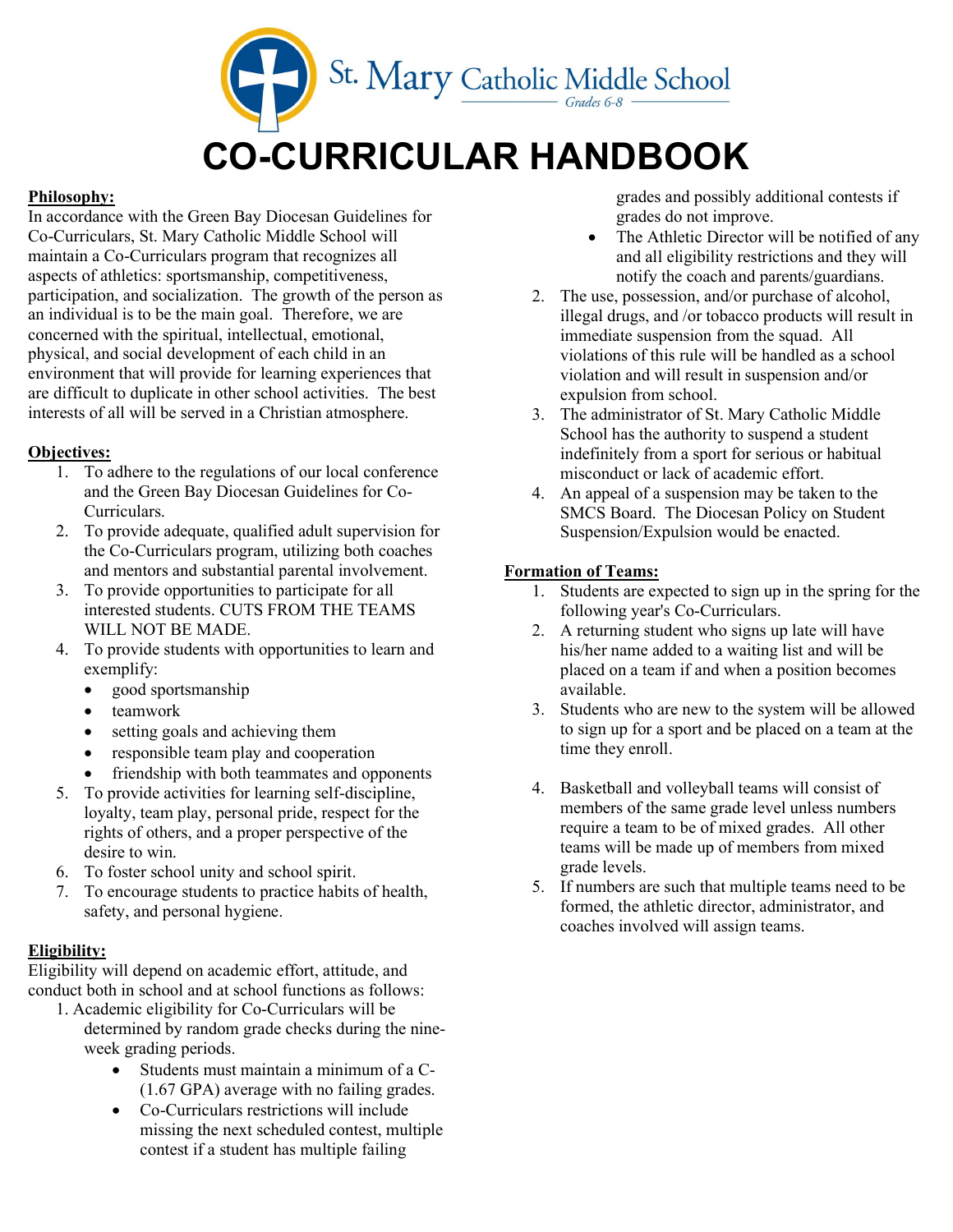

### General:

1. Sports available include:

| <b>Season</b><br>FALL | <b>Boys</b><br><b>Cross Country</b><br>Football<br>VEX IQ<br>Co-Ed Soccer | <b>Girls</b><br><b>Cross Country</b><br>Volleyball<br>Co-Ed Soccer<br>VEX IQ |
|-----------------------|---------------------------------------------------------------------------|------------------------------------------------------------------------------|
| <b>WINTER</b>         | <b>Basketball</b><br>VEX IQ                                               | <b>Basketball</b><br>VEX IQ                                                  |
| <b>SPRING</b>         | Tennis<br>Track & Field<br><b>Spring Musical</b>                          | Softball<br>Tennis<br>Track & Field<br><b>Spring Musical</b>                 |

- 2. A non-refundable participation fee will be charged for each Co-Curricular.
- 3. A student must be present in school for the full day of a contest in order to be eligible to practice or compete. Under special circumstances, the administrator may waive this rule.
- 4. Complete online athletics paperwork before participating in sports at SMCMS.
- 5. A WIAA physical form is required for all students before participating in sports at SMCMS. A copy of this must be on file in the online system for participation.
- 6. Any questions and/or concerns should be discussed with the respective coach. If a concern is not resolved, it should be taken to the athletic director or the administrator.

#### Rules:

Copies of League Rules and Diocesan Regulations for cocurricular activities can be made available upon request to the Athletic Director.

#### Responsibilities – Student:

It is a privilege to participate in athletics. Therefore, the student will:

- 1. Be present in school a full day the day of a practice or game in order to participate. The principal may waive this rule for special circumstances.
- 2. Show respect for coaches, officials, opponents, and teammates.
- 3. Adhere to all game rules of play and good sportsmanship. A student who receives a technical foul/red card for inappropriate behavior and/or foul language will sit out game time as follows: 1) If the offense happens in the first half of play, the student will sit out the remainder of the first half and all of the second half of that game; and 2) If the offense

comes in the second half of play, the student will sit out the remainder of the second half of that game and the first half of the next game.

- 4. Follow all procedures established for practices and games. This includes arrival time, area to assemble, off-limit areas, and pick-up time. Off- limit areas are defined as all areas of the school with the exception of the gym and locker rooms for practice and games with the concession and bathroom areas added for game days. Students are not to be in the building without adult supervision.
- 5. Be prompt and attentive at practices and games. If a practice or game must be missed, the student is responsible for informing the coach in advance. Absence from practice will result in the loss of playing time.
- 6. Abide by the rules and instructions of the coaches and the other supervising adults. Inappropriate behavior at practices and/or games may result in the student being removed from the team.
- 7. Dress in an appropriate manner before, during, and after all games. Out-of-dress code rules apply. Uniforms should not be worn as regular clothing.
- 8. Immediately report any injury incurred during an athletic practice or contest to the coach.
- 9. Be responsible for the school equipment issued to him/her and school property (both home and away). Restitution for property abuse, damage, or loss will be the athlete's responsibility.

#### Responsibilities – Parents:

Parental support and involvement are vital to the success of the athletic program at SMCMS. Parents are expected to:

- 1. Read and discuss this handbook with his/her student(s).
- 2. Attend a mandatory meeting with coaches at the beginning of each sport season.
- 3. The SMCS Booster Club supports both SMCHS and SMCMS co-curricular activities. The SMCS Booster Club has volunteer expectations that each family is required to follow. Some of these volunteer spots would be concessions, gate, clean up, clock, scorebook, etc. The SMCS Booster Club will communicate with families prior to the start of each sports season about upcoming volunteer needs.
- 4. Help at events such as tournaments.
- 5. Provide transportation to and from athletic practices and games and see that students are dropped off and picked up on time from these events.
- 6. Maintain respectful behavior at all games.
- 7. Treat all coaches, officials, players, and other parents with respect. Inappropriate behavior may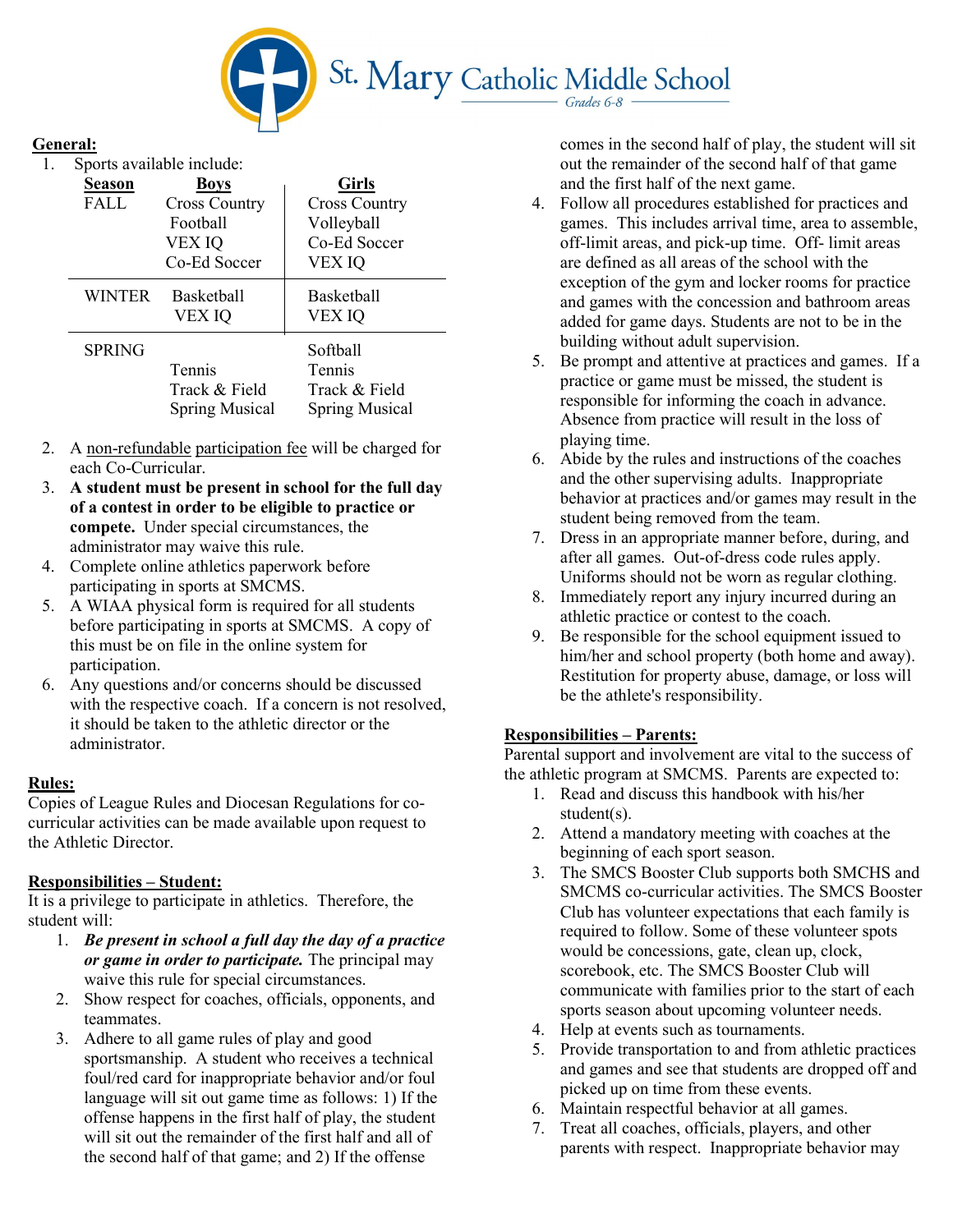

lead to a technical foul during a game and/or a parent(s) being removed from the gym.

- 8. Follow the grievance procedures established by the Athletic Committee. Parents should approach a problem/concern in the following step-by-step manner. (Parents who skip a step will be asked to proceed to the step missed.)
	- A. See the coach as soon as a problem arises.
		- 1. Meet at a mutually agreed upon place and time.
		- 2. Do not approach the coach in the gym before, during or after a game or at practice.
		- 3. Do not approach the coach in anger; don't make assumptions. Ask questions.
	- B. Contact the athletic director or administrator if the above meeting did not resolve the problem/concern.
	- C. The complaint/concern must be put in writing before a meeting takes place with parents, the coach, and the athletic director/administrator acting as a mediator. Minutes will be kept and a written recommendation will be given to all parties.

#### Responsibilities – Athletic Director:

The administrator appoints the athletic director. The athletic director is expected to:

- 1. Administer and implement the athletic program.
- 2. Contract for gym facilities.
- 3. Coordinate practice schedules.
- 4. Schedule competitive events.
- 5. Oversee the day-to-day operation of the various programs.
- 6. Coordinate gym usage and sporting events with the Administrator and Parish administrator to avoid conflicts with school and parish events.
- 7. Represent the school at various conference and diocesan athletic meetings.

# Responsibilities – Coaches/Assistant

# Coaches/mentors/Volunteers:

The athletic director and the administrator select coaches. As representatives of St. Mary Catholic Middle School coaches are expected to:

- 1. Witness to the Catholic, Christian values.
- 2. Complete Protecting God's Children, background check, and VIRTUS training as mandated by the Diocese of Green Bay.
- 3. Complete an application/interview process when new to coaching at SMCMS and update all forms yearly.
- 4. Read and be informed of and supportive of diocesan and school policies as they pertain to the athletic program.
- 5. Meet with parents at the beginning of the season to review rules and expectations.
- 6. Effectively communicate with the parents through use of such things as written rules and expectations throughout the season, reporting serious injuries, attendance, attitude, schedule changes, etc.
- 7. Communicate to the parents, Athletic Director, and the Principal any and all serious disciplinary actions when taken and/or serious injuries.
- 8. Maintain a roster of players, which includes telephone numbers to call in case of an emergency. This roster will be provided to the coach at the beginning of the season.
- 9. Have a first aid kit at every practice and game. A kit will be provided for each team.
- 10. Provide supervision in the locker room and gym area whenever the team is present.
- 11. Be responsible for all aspects of team behavior for the program (practices and games). All areas used by the team will be left as clean or cleaner as when entered.
- 12. Give each individual athlete the best possible coaching during practice and games as it pertains to individual coaching, learning of plays, and scrimmaging and making sure that each player feels he/she is an important part of team.
- 13. Teach fundamentals of the game Explain the "Whys" (Why we do this) of the game.
- 14. Teach and model sportsmanship and respect (for players, officials, fans, and other teams, etc.).
- 15. Teach and understand the mental aspects/strategies of the game.
- 16. Each athlete will receive playing time during all games. It will not be equal but based on their ability to perform the required skills of the sport and their practice attendance.
- 17. Ensure that all players follow safety rules of the game as pertains to wearing required protective equipment and not wearing jewelry, metal hair objects, etc.
- 18. Be responsible for attendance records for all games and practices.
- 19. Be responsible for facilities, materials, and equipment being used.